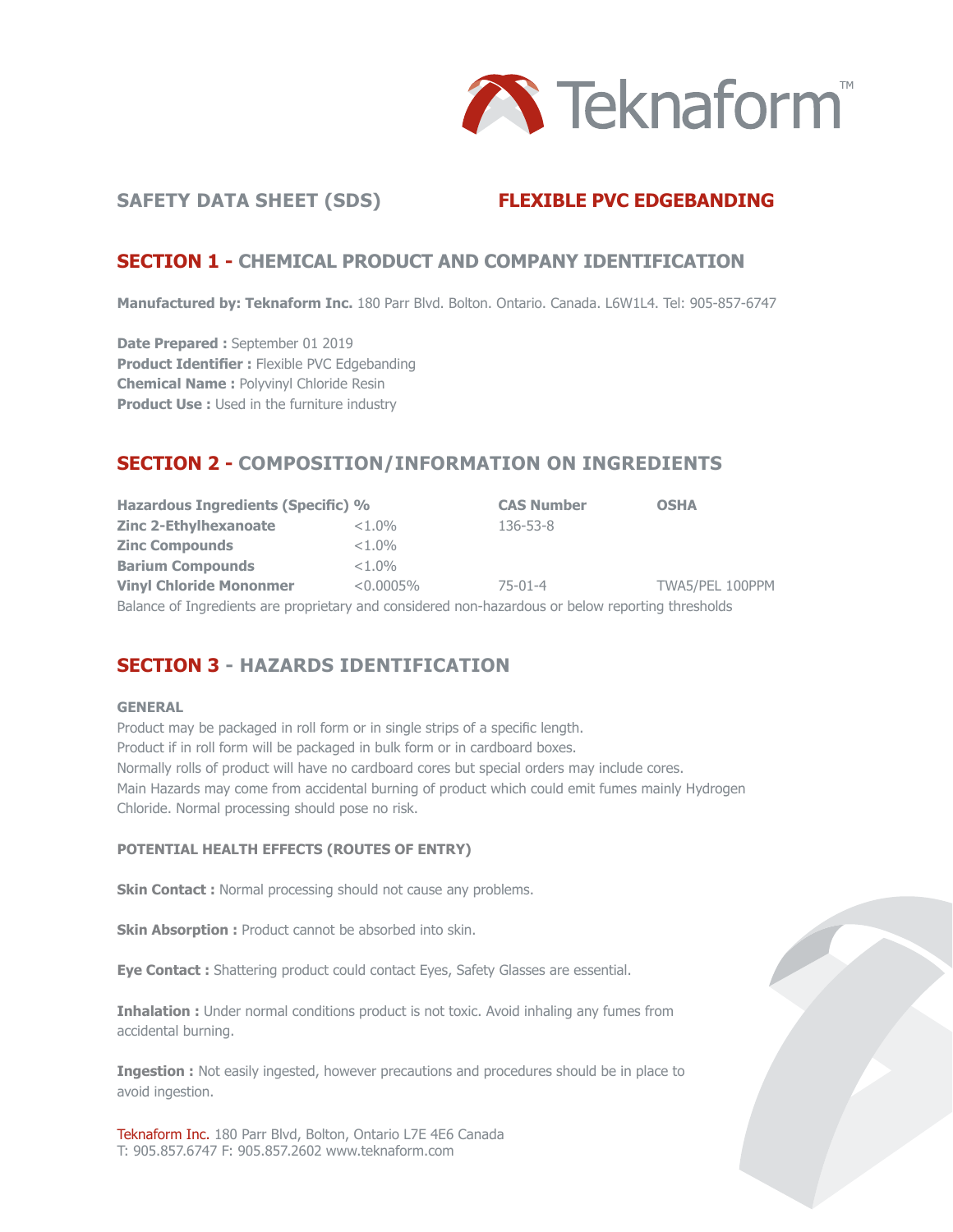

# **SECTION 4 - FIRST AID MEASURES**

**Skin Contact:** Product is not acutely toxic, but if skin is cracked or open to exposure ensure proper skin protection is in place.

**Eye Contact:** Not acutely toxic, but if contact occurs wash with warm water.

**Inhalation:** If fumes occur from burning material remove personnel to area where fresh air is available and seek medical attention.

**Ingestion:** No likely route for ingestion.

# **SECTION 5 - FIRE FIGHTING MEASURES**

**Flammability:** In normal state PVC Edgebanding will self-extinguish unless exposed to continuous sources of heat or direct flame

**Means of Extinction :** Extinguish with water or ABC Dry Chemical

**Flash Point:** 390C

#### **Hazardous**

**Combustion:** Once ignited without extinguishing media being applied this product will continue to burn and can emit hazardous fumes including CO2 and HCI (Hydrogen Chloride)

**Fire Fighters Advice:** If ignition occurs, all firefighters should wear positive pressure self-contained breathing apparatus (SCBA) until fire is extinguished.

# **SECTION 6 - ACCIDENTAL RELEASE MEASURES**

Leak and Spill: Product is not in liquid state so spill procedures are not applicable. Avoid direct release into waterways or drains.

**Procedures:** Any debris from product processing should be swept from floor and disposed of in accordance with local regulations.

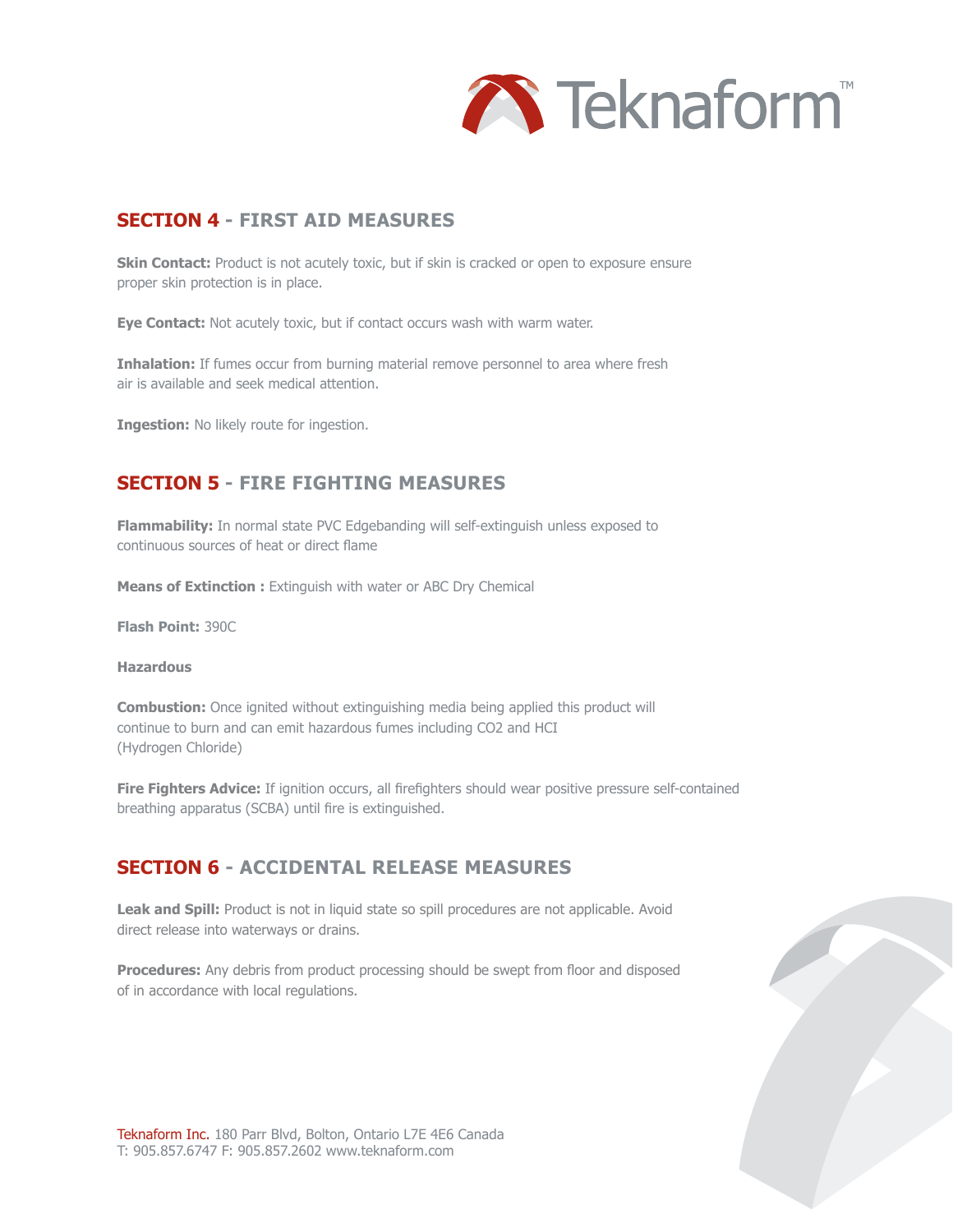

# **SECTION 7 - HANDLING AND STORAGE**

**Handling and Storage:** If stored for prolonged periods of time, rolls should be limited to 5 high and where possible should be removed from direct sunlight or placed where temperatures are consistently not above 90F (33C)

# **SECTION 8 - EXPOSURE CONTROL/PERSONAL PROTECTION**

**Exposure Limits:** Under normal processing conditions there is no limit to exposure, other than required direct ventilation and exhaust at point of processing.

### **Protective Equipment**

**Eyes:** Safety Glasses should be worn at all times

**Face/Skin:** All machinery should have proper quarding at point of processing Face masks should be worn at point of processing.

**Clothing:** In general clothing should guard against errant debris at point of processing.

# **SECTION 9 - PHYSICAL AND CHEMICAL PROPERTIES**

**Physical State :** Solid.

**Odour and appearance :** Low odour, coiled tape in various colours and patterns.

**Specific Gravity : >1.00** 

**Boiling Point :** Not Applicable.

**Freezing Point :** Not Applicable.

**Solubility in Water :** Insoluble

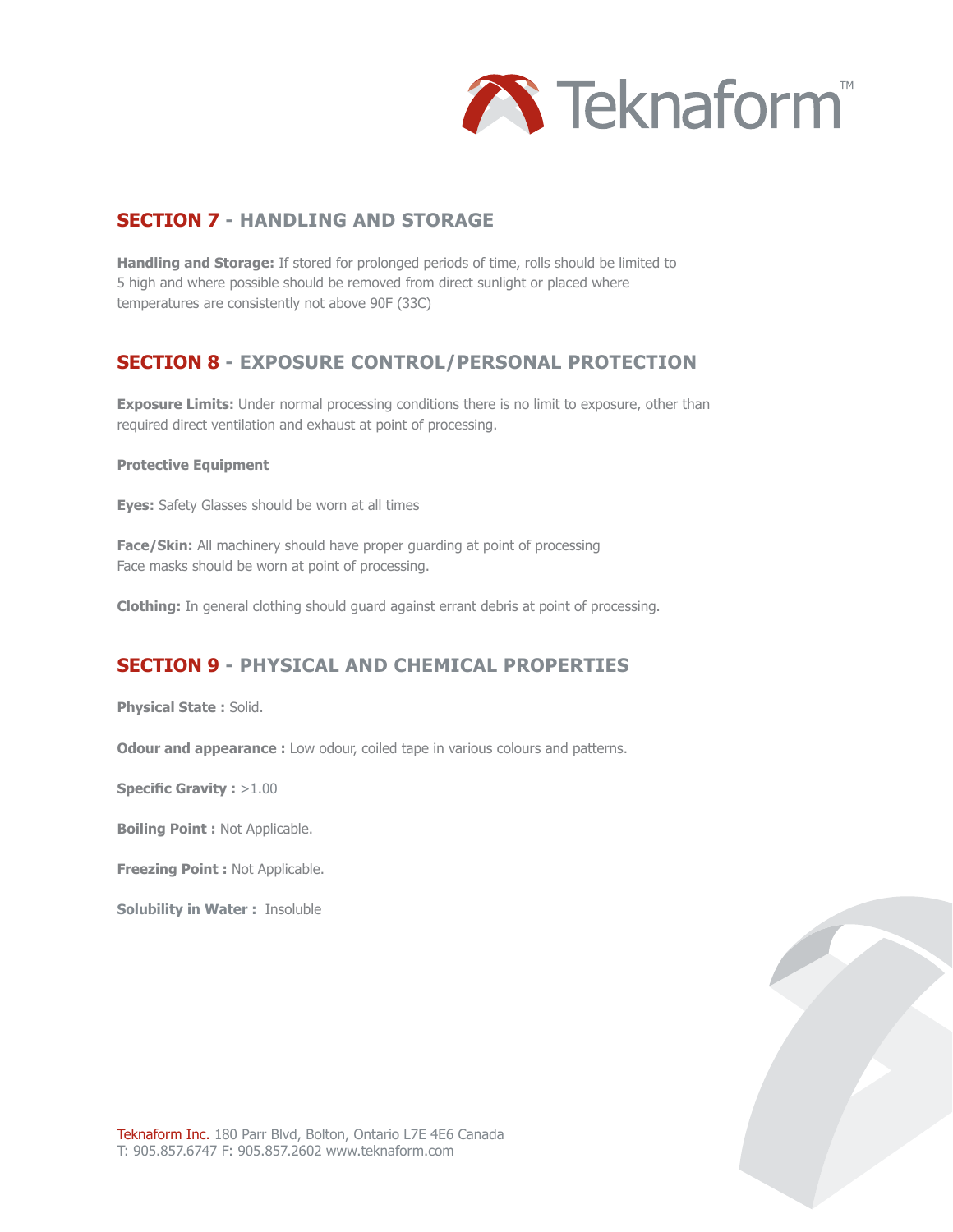

# **SECTION 10 - STABILITY AND REACTIVITY**

**Chemical Stability :** Stable under normal conditions.

**Incompatibility with Other Substances :** None.

#### **Hazardous :**

**Decomposition Products :** Under normal processing conditions product will not decompose. But under unusual conditions where burning or excessive heating may occur, product may degrade or ignite and produce harmful fumes, See Section 7.

# **SECTION 11 - TOXICOLOGY INFORMATION**

**Effects of Acute Exposure :** Under normal operating and processing conditions there are no toxicological effects, but exposure to dust in eyes, inhalation or on skin may cause irritation.

## **SECTION 12 - ECOLOGICAL INFORMATION**

**WHMIS** No Classification. **OSHA** No Classification.

# **SECTION 13 - DISPOSAL CONSIERATIONS**

**Waste Disposal:** Product should only be disposed of in accordance with Local Regulations. Product can be recycled and repurposed.

# **SECTION 14 - TRANSPORT INFORMATION**

**Special Shipping Information :** Product should not remain in shipping containers for extended periods of time where excessive temperatures occur.

**D.O.T.** Not hazardous rated.

# **SECTION 15 - REGULATORY INFORMATION**

**WHMIS Classification :** None.

**TSCA :** Listed as Organic Polymer Composite. 9002-86-2

Teknaform Inc. 180 Parr Blvd, Bolton, Ontario L7E 4E6 Canada T: 905.857.6747 F: 905.857.2602 www.teknaform.com